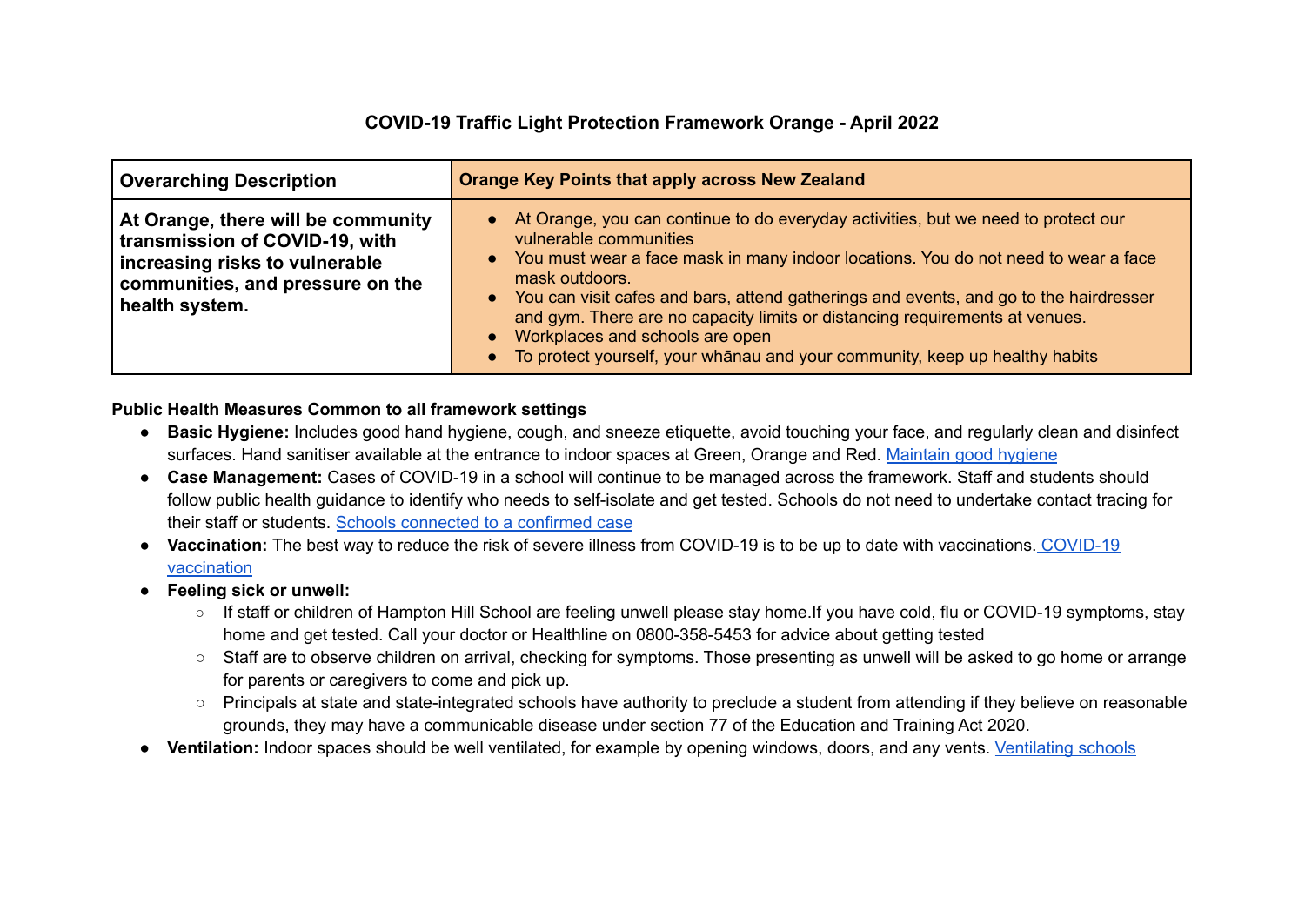|                                          | <b>Orange at HHS</b>                                                                                                                                                                                                                                                                                                                                                                                                                                                                                                                                       |
|------------------------------------------|------------------------------------------------------------------------------------------------------------------------------------------------------------------------------------------------------------------------------------------------------------------------------------------------------------------------------------------------------------------------------------------------------------------------------------------------------------------------------------------------------------------------------------------------------------|
| <b>Staff at Hampton Hill School</b>      | The removal of the Vaccination Mandate by the NZ government became effective from<br>11:59pm on the 4th of April. The impact of this is currently being reviewed by the<br><b>HHS Board of Trustees.</b>                                                                                                                                                                                                                                                                                                                                                   |
| <b>Teaching and Learning</b>             | Classroom and shared spaces will have visual posters on how to protect ourselves<br>from COVID-19<br>Staff will provide regular prompts and reminders to ensure children know the<br>$\bullet$<br>importance of good hygiene practices<br>Classrooms will be well ventilated with windows and doors open when possible<br>Hand sanitizer will be available in all classrooms<br>Soap and paper towels are accessible to all classes                                                                                                                        |
| <b>Face Coverings</b>                    | Face masks (type IIR/Level 2 masks for staff) are encouraged but not required, when<br>inside at school. This is applicable to all our staff and Year 4 students and above.<br>Face Masks need to be worn by all visitors to the school, including parents and<br>$\bullet$<br>whānau, whenever they are indoors.<br>Children (Year 4 and above) should continue to bring a mask to school each day that<br>can be stored in their bag. This is in the event of us needing them to mask up. We do<br>have a healthy supply of childrens masks onsite also. |
| <b>Physical Distancing and Groupings</b> | There are no limits on the number of people who can be at our kura - this applies to<br>both our indoor and outdoor settings<br>Physical distancing is not a requirement<br>Different classes and groupings are able to learn together                                                                                                                                                                                                                                                                                                                     |
| <b>Distance Learning</b>                 | HHS will continue to support off site learning for those required to self-isolate, waiting<br>for a test result or students with complex medical needs. Our distance learning<br>resources can be found here                                                                                                                                                                                                                                                                                                                                               |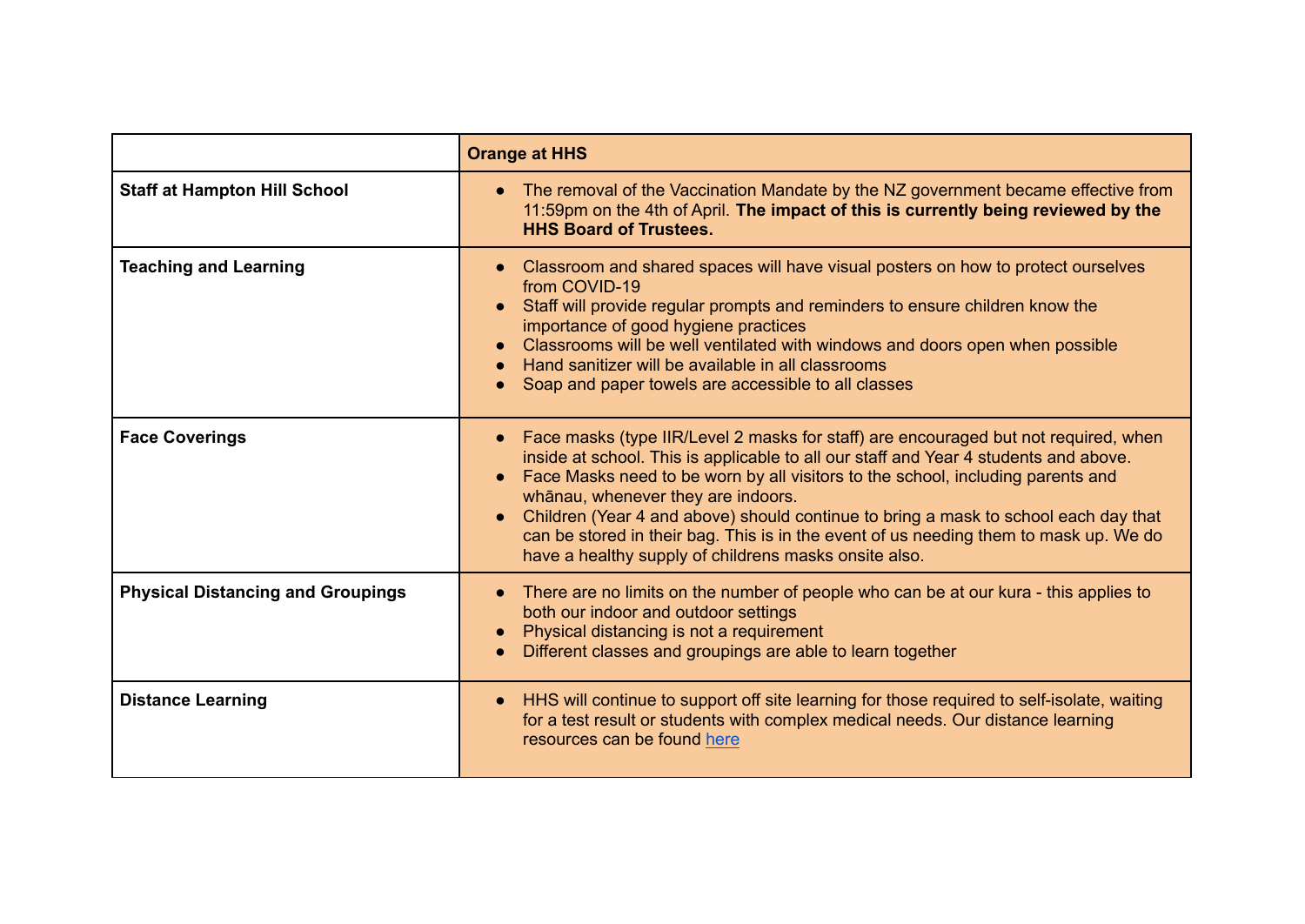| <b>Physical and cultural activities</b><br>onsite/use of playgrounds | Our playgrounds will be used while maintaining good hand hygiene<br>Physical and cultural activities can go ahead on site maintaining all other public health<br>measures including good hygiene practices e.g. Kapa Haka, Pōwhiri<br>Our playground areas can be used and accessed by all our tamariki throughout the<br>$\bullet$<br>school day. |
|----------------------------------------------------------------------|----------------------------------------------------------------------------------------------------------------------------------------------------------------------------------------------------------------------------------------------------------------------------------------------------------------------------------------------------|
| <b>Curriculum Related Activities</b>                                 | Proof of vaccination is not required by visitors to the school who may wish to attend<br>such events<br>Whole school assemblies will take place outdoors or via Zoom<br>Syndicate Assemblies and Kapa Haka can go ahead in well-ventilated indoor areas,<br>outdoors e.g. school hall                                                              |
| Non-curriculum related events                                        | There is no limit on the number of people who can attend indoor and outdoor<br>gatherings<br>https://covid19.govt.nz/traffic-lights/life-at-orange/gatherings-and-visits-at-orange/                                                                                                                                                                |
| <b>Visitors</b>                                                      | All visitors, including parents and caregivers, are able to come on site but must sign in<br>$\bullet$<br>using our Vistab (located in the office)<br>Face Masks need to be worn by all visitors to the school, including parents and<br>whānau, whenever they are indoors.                                                                        |
| Drop Off and Pick Up                                                 | Parents and caregivers can come on site for drop off and pick up.<br>If entering a classroom or building, please sanitise your hands and please wear a face<br>mask.                                                                                                                                                                               |
| <b>Gates</b>                                                         | The gates on Hillary Street, Victory Crescent and the entrance to the field will be locked<br>from 9:10am to 2:50pm.<br>The gate on Rimu St (main entrance) will be unlocked all day and needs to be used by<br>all visitors between 9:10am and 2:50pm.                                                                                            |